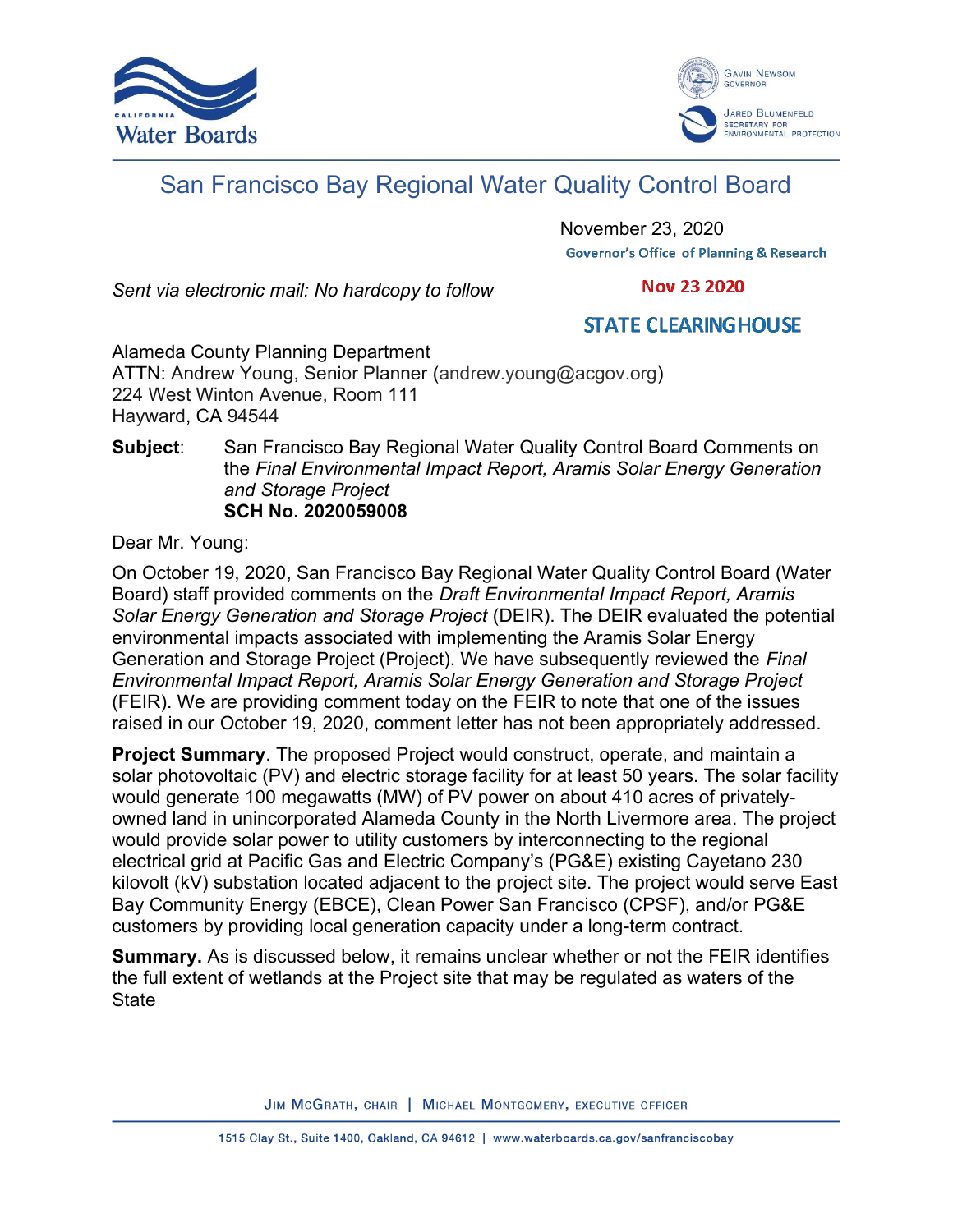## October 19, 2020, Comment 1. The DEIR may not have identified the full extent of seasonal wetlands at the Project site that are regulated as waters of the State.

The procedures used to delineate wetlands at the Project site are described in Section 4.4, Biological Resources, of the DEIR. In Section 4.4.2.2, Biological Surveys, of the DEIR, the subsection entitled, Assessment of Wetlands and Other Waters, on page 4.4-14 includes the following text:

An assessment of potential wetlands and other waters of the U.S. and State on the project site was conducted on July 31 and August 1, 2018 by Dr. Aldridge and Patrick Martin. On February 6, 2020 an additional assessment of potential wetlands and other waters of the U.S. was completed by Mr. Martin and HELIX biologist Halie Goeman. The presence of wetlands and other waters were determined based on the USACE three parameter method described in the Corps of Engineers Wetlands Delineation Manual (USACE 1987) and the Regional Supplement to the Corps of Engineers Wetland Delineation Manual: Arid West Region (Version 2.0; USACE 2008). A total of 10 data points were taken in and adjacent to the project site. Aquatic resources in the project site were also evaluated for their potential to qualify as waters of the State subject to RWQCB jurisdiction and/or CDFW jurisdiction.

The text of the DEIR does not explain how it was determined that 10 sampling points were sufficient to characterize the full extent of wetlands subject to jurisdiction as waters of the State at a 410-acre site. Please revise the DEIR to provide a detailed rationale for using only 10 sample points to assess the extent of wetlands.

Also, seven of the 10 sampling points were assessed on July 31 and August 1, which is well into the dry season at the Project site. Section IV.A.2.a of the State Wetland Definition and Procedures for Discharges of Dredged and Fill Material to Waters of the State states that Water Board staff may require, on a case-by-case basis, supplemental field data from the wet season to substantiate dry season delineations.

2. Additional Information Required for a Complete Application

a. If required by the permitting authority on a case-by-case basis, supplemental field data from the wet season to substantiate dry season delineations, as is consistent with the 1987 Manual and Supplements.

Generally, wet season delineations are more likely to be necessary in areas where wetland indicators are difficult to resolve. The ideal time to delineate a wetland is during the wet portion of the growing season of a normal climatic period. Otherwise, indicators provided in the Corps' delineation manuals must be relied on to identify wetland boundaries. Collection of supplemental information in certain situations is an accepted practice and is consistent with recommendations presented in the Corps regional supplements for wetland delineation, which recommends that practitioners return to the delineation site, if possible, during the "normal wet portion of the growing season" (Arid West Regional Supplement, pp. 58, 87, 104; Western Mountains, Valleys, and Coast Regional Supplement, pp. 66, 100) to resolve wetland indicators that were unresolved during the dry-season delineation. To avoid the risk of unanticipated project delays,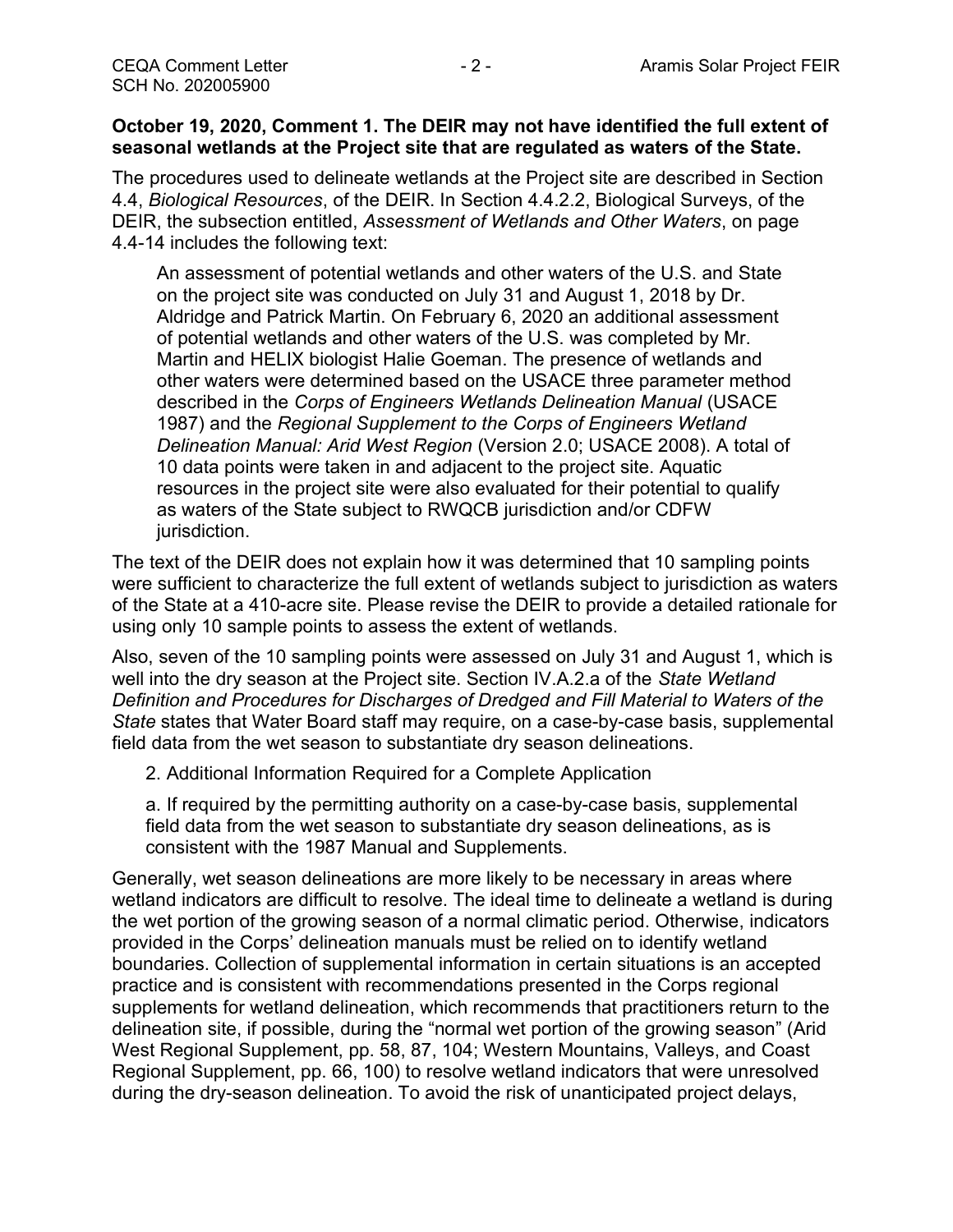applicants may consult with the appropriate Water Board regarding whether supplemental data may be necessary prior to submitting an application.

In addition to re-evaluating the sufficiency of 10 sample points to assess the full extent of wetlands at a 410-acre Project site, the wetland delineation should be repeated late in the wet season of a year with typical rainfall to ensure that the full extent of wetlands subject to regulation as waters of the State have been identified. Without a wet-season delineation with a sufficient number of data points, it is not possible to establish with sufficient certainty that the Project will avoid impacts to waters of the State.

## Project Proponent Response to Water Board Comment 1 on the DEIR.

The FEIR responded to Comment 1 in Response #100-3, which includes the following text:

HELIX conducted a routine assessment of wetlands and "other waters" of the U.S. and State on July 31, 2018, August 1, 2018 and February 6, 2020, in accordance with the USACE Wetlands Delineation Manual, the Regional Supplement to the Corps of Engineers Wetland Delineation Manual: Arid West Region (Version 2.0), A Field Guide to the Identification of the Ordinary High Water Mark (OHWM) in the Arid West Region of the Western United States, and SWRCB policies and guidelines. HELIX collected 10 data points, which documented upland areas in streams and swales. HELIX delineated five aquatic features: one ephemeral stream, one intermittent stream (Cayetano Creek), and three ephemeral tributaries to Cayetano Creek totaling 5.13 acres. With the exception of one ephemeral stream in the northwest corner of the northern parcel (north of Manning Road) that totals approximately 0.08 acre in size, the project boundaries have been modified to exclude aquatic features from within the project site.

The project site was surveyed a total of 22 times by biologists assessing the site for biological habitats, including wetlands, conducting botanical surveys, and focused surveys for CRLF and burrowing owl. As noted above, HELIX collected 10 data points, which documented upland areas in streams and swales. Seven of those data points were collected in the dry season between July and August of 2018 and the final three data points were collected in the wet season in February 2020. In addition, the site was assessed for the presence of wetlands on December 6, 2017 (biological reconnaissance survey, CRLF and CTS habitat assessment) and then the site was surveyed on six separate dates between January and May of 2018 during the wet season during protocol surveys for CRLF, during which time the biologists searched for the presence of wetlands or other aquatic features. The site was assessed again during the wet season specifically for the presence of wetlands or other aquatic resources on February 6, 2020. On February 25 and 26, 2020 transects were walked of the entire site during burrowing owl surveys. The site was surveyed on six more dates between March and May 2020 for CRLF and burrowing owl.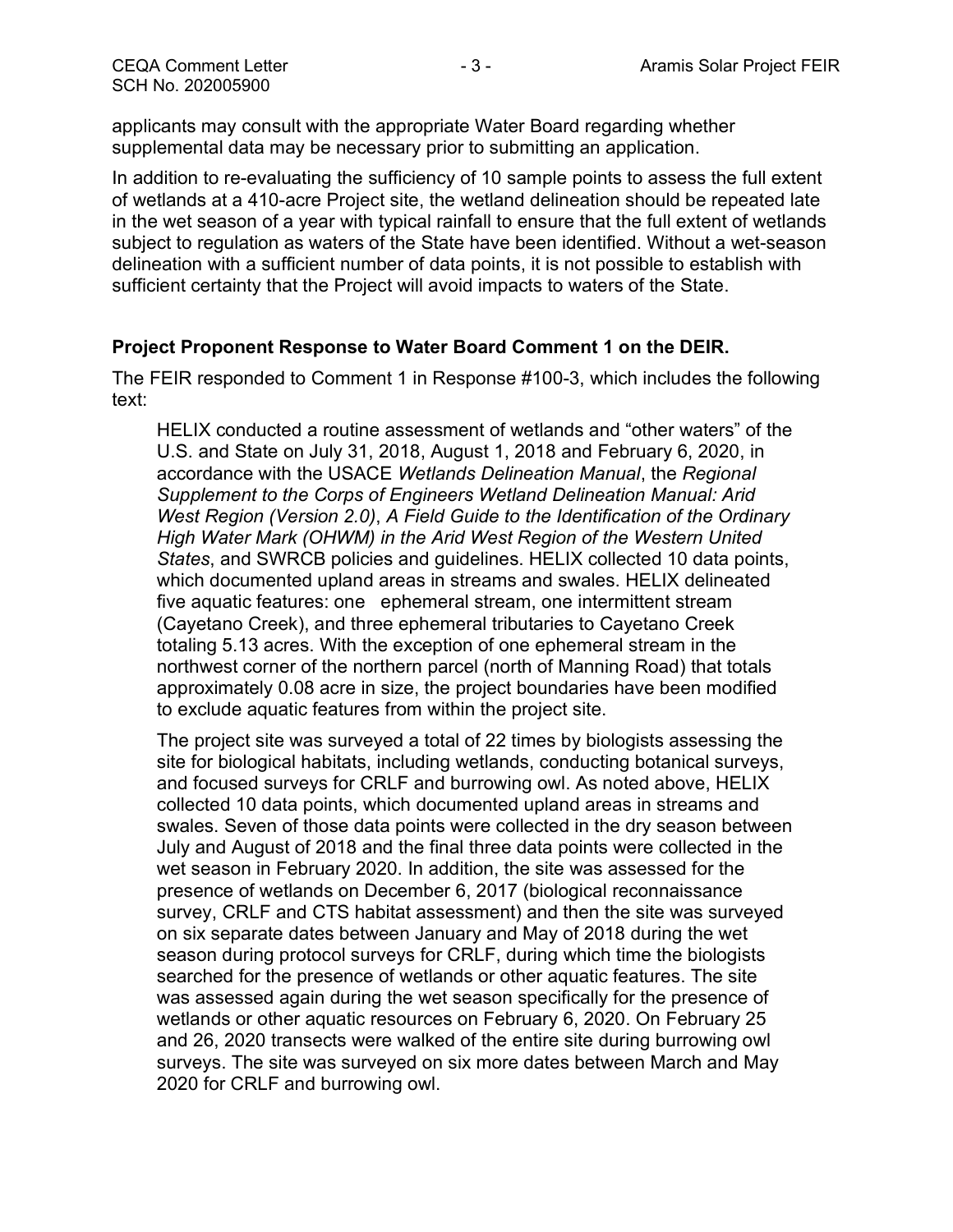There is no need to revisit the site during later wet seasons to verify/resolve wetland boundaries and take additional data points as there are no wetlands on the site as determined through 22 biological surveys, including 15 site visits during the wet season.

## November 23, 2020, Follow-Up to Comment 1. The FEIR may not have identified the full extent of seasonal wetlands at the Project site that are regulated as waters of the State.

Response #100-3 makes the highly unorthodox assertion that it is scientifically acceptable to substitute surveys for the presence of special status species, including non-aquatic species (borrowing owls), for wetland delineations. Protocol level surveys for special status species and wetland delineations are well-defined scientific procedures, with different data collection procedures and objectives. Unless the Project proponent's consultant can produce field data sheets for special status species surveys that contain all of the information recorded for wetland delineations (e.g., hydric soil indicators, wetland hydrology, wetland vegetation), it is inappropriate to assert that special status species surveys are equivalent to wetland delineations.

In addition, Response #100-3 does not justify the adequacy of the number of data points used in the DEIR, or address the absence of sufficient wet season wetland delineation data points to sufficiently characterize the potential presence of seasonal wetlands at the Project site. Comment 1 on the DEIR remains unresolved in the FEIR. We recommend that Response #100-3, and all references to Response #100-3, be deleted from the FEIR.

Conclusion. The FEIR does not yet support the conclusion that Project implementation will not impact any waters of the State, since most of the delineation field work was conducted well into the dry season. Dry season delineations in Mediterranean climates are likely to miss the full extent of seasonal wetlands. Furthermore, the suggestion that special status species surveys can be used as a substitute for wetland delineations is inappropriate. Therefore, we continue to encourage the Project proponent to conduct additional field work for wetland delineation late in the 2020 through 2021 wet season, and to design the field work to accurately assess the full extent of wetlands at the 410-acre site. .

If you have any questions, please contact me at (510) 622-5680, or via e-mail at brian.wines@waterboards.ca.gov.

Sincerely,<br>Brian Winel

Brian Wines Water Resources Control Engineer